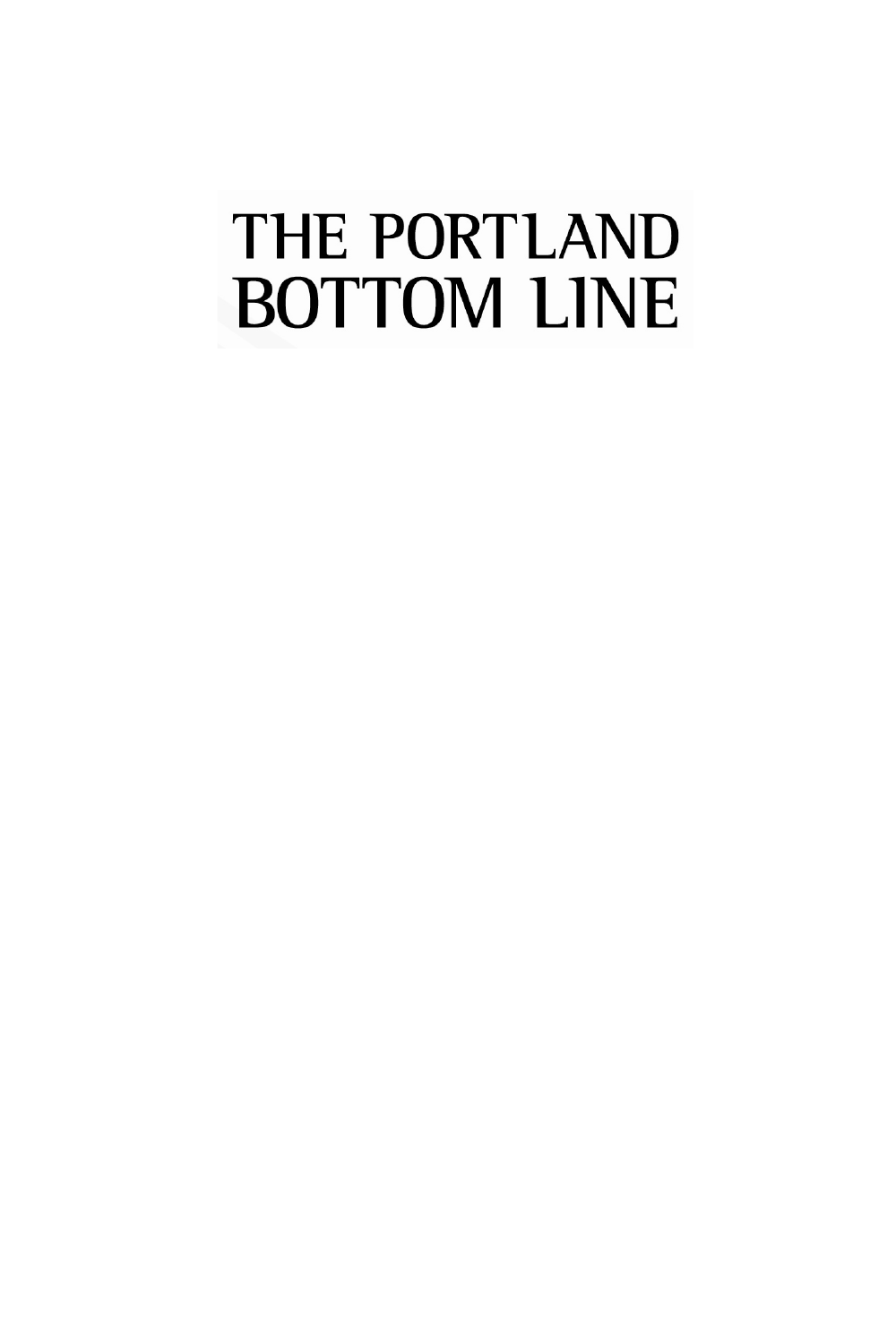## **Introduction: This Is "The Portland Bottom Line"**

Peter Korchnak

Many tout Portland, Oregon, as an authority on sustainability: progressive urbanism and land-use; alternative transportation; environmental policy; livability. But what about business? How do local companies measure up on sustainability? What cutting-edge sustainable practices have proven to work in Portland's small businesses?

As I delved deeper into my exploration of sustainability and marketing, the questions seemed increasingly pressing. In my search for the best way to explore and publicize the issue, I recalled my experience co-authoring mass-collaboration book projects such as "Connect! Marketing in the Social Media Era" and "Age of Conversation 3: It's Time to Get Busy". Could I employ the same crowdsourcing technique of co-creation to produce a collection of essays highlighting answers to those burning questions?

"The Portland Bottom Line: Practices for Your Small Business from America's Hotbed of Sustainability" is a resounding, "Yes!" I presented the concept at the second "Beyond 2020 Sustainability Unconference", a series of events I coordinated with Renee Spears, one of the book's contributors. As interest grew, it was all a matter of project management and, yes, collaboration. Megan Strand has been a project co-manager par excellence. Without her, the book wouldn't be what it is.

The purpose of "The Portland Bottom Line" is for the city's small businesses to share sustainable practices with their entrepreneurial contemporaries around the United States and abroad. Organized into 12 sections along the triple bottom line of People, Planet, and Prosperity, with each contributor placing their chapter in the desired section, the book explores how small businesses can effectively and efficiently shift toward sustainability and thrive. In their short,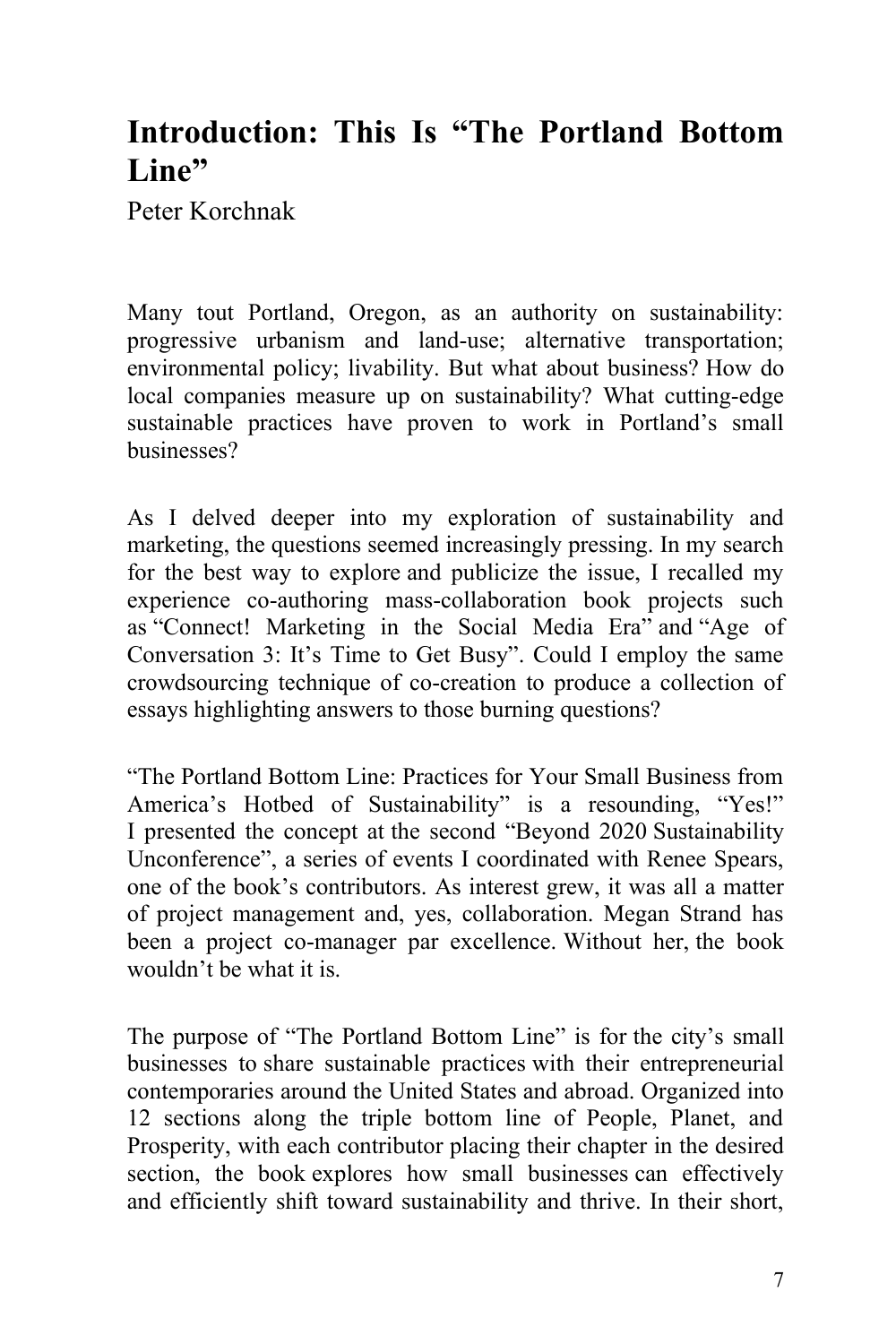400-word essays, 50 small-business people from the City of Roses share their experiences with sustainability in their companies. "The Portland Bottom Line" demonstrates how small businesses can innovate to put people before profit, help restore the ecosystem, and prosper.

"The Portland Bottom Line" is also a community benefit project. Contributors collectively chose, by vote, the local community organization Mercy Corps Northwest, which supports the launch and growth of sustainable ventures, to receive 100% of profit from the sales of the book.

Enjoy "The Portland Bottom Line"!

*Peter Korchnak explores the intersection of marketing and sustainability at Semiosis Communications, and collaborative book creation at GoodBookery.* 

*SemiosisCommunications.com and GoodBookery.com*

*Megan Strand is a project manager and creative communicator. At InCouraged Communications, she spotlights, connects, and supports businesses that are doing well by doing good. InCouraged.com | @meganstrand*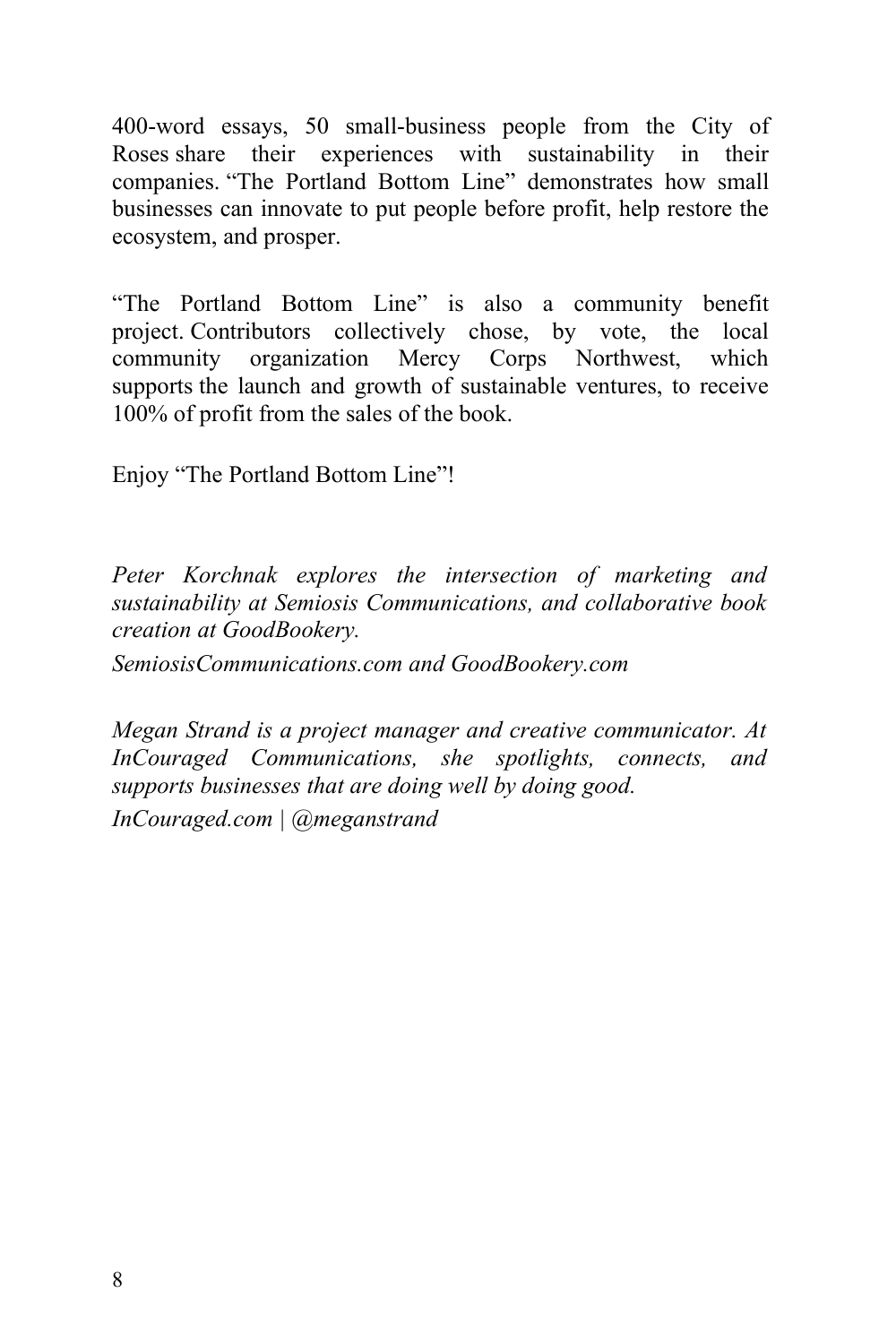## **Conclusion: Toward the Social Book**

Peter Korchnak and Megan Strand

Thank you for reading "The Portland Bottom Line". We enjoyed putting the book together and sharing this unique collection of Portland's sustainable business practices. Never again will this group of contributors come together in a single book (though we do hope that many will return for volume two).

While your head may now be swimming with ideas to implement in your own small business, we'd like to share what we've learned about crowdsourced book creation.

- A collaborative book takes more—effort, time, passion than you might think. It's a beast, but it's the most exciting of beasts to have around.
- The awareness—interest—desire—action sequence of engagement applies just like for any other product. The main hump is in the middle, between interest and desire. In particular, word of mouth by contributors helps. Once the momentum gathers and the project tips, which can take a while, you're rolling.
- A crowd requires coordination. A successful collaborative project needs a dedicated manager to make sure all contributors fulfill their agreements. The closer the deadline, the better the compliance.
- Writing is intimidating to many. Doubly so when you include the word "publish". The permanence of a book is intriguing, scary, and exciting.

The definition and the medium of the book are undergoing a radical transformation. The social book—a collaborative, crowdcreated volume that benefits a cause, like "The Portland Bottom Line"—has sparked our passion for playing a role in the process. What's better than sharing your story with others in a book that makes a difference in your community?